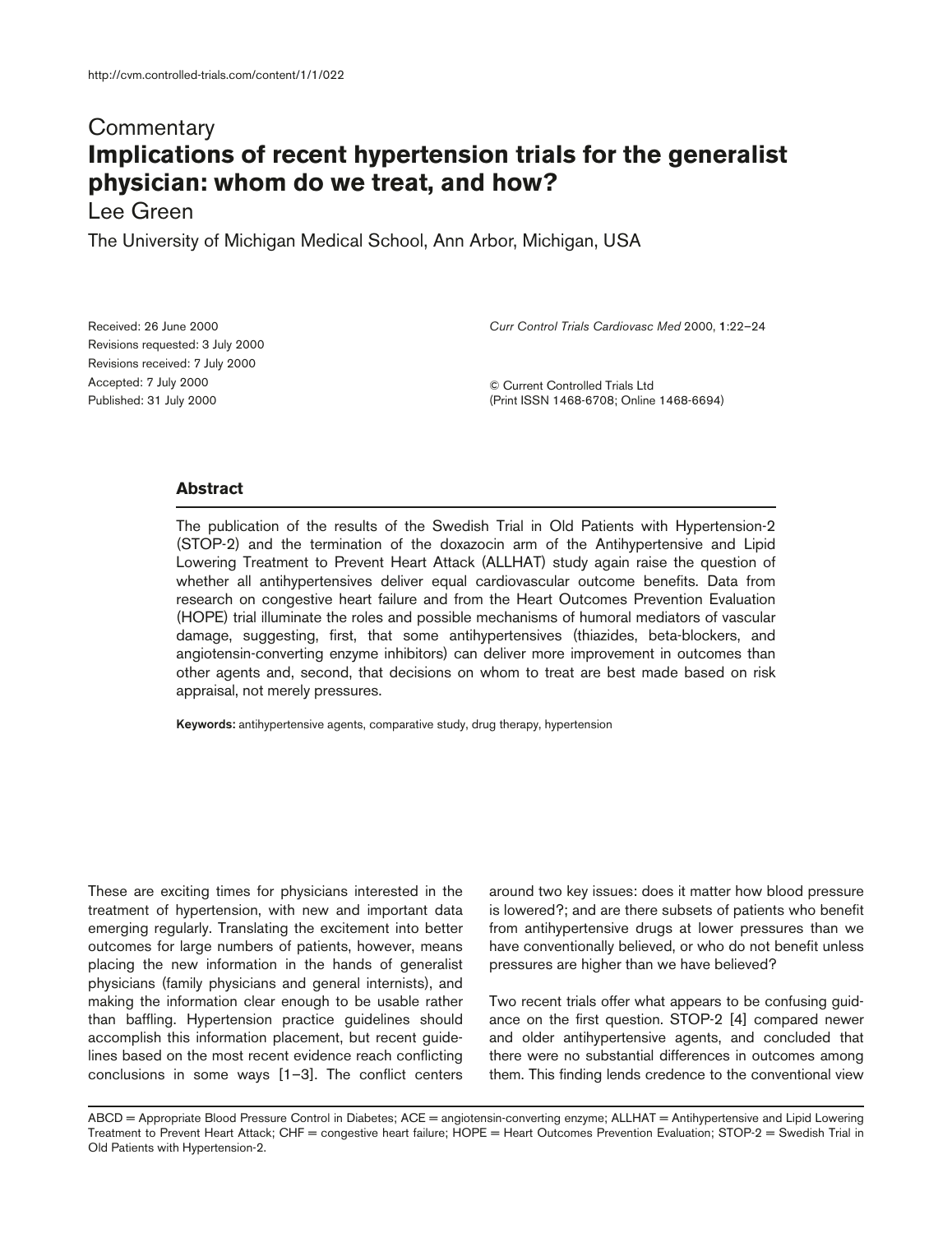that blood pressure is the factor that matters, and lowering it by any means that has acceptably low side effect rates is the appropriate approach. Not long after the publication of STOP-2, however, the doxazocin arm of the ALLHAT trial was terminated because of an excessive rate of development of congestive heart failure compared with thiazides [5], suggesting that how blood pressure is lowered may indeed matter in terms of outcomes achieved. What is the primary care physician to make of these developments?

The 'pressure is what counts' view is attractive. It offers simplicity, and great flexibility in clinical choices: any treatment that reduces pressures and is acceptable to patients is a good treatment for hypertension. It is tempting to think that the ALLHAT findings may be an anomaly, or perhaps specific to doxazocin, and that the conclusion of STOP-2 is the correct one. Closer examination, however, suggests that this conclusion is not prudent.

STOP-2 did not really find that all the regimens were similar. It rather showed an excess of both myocardial infarction and congestive heart failure (CHF) in the calcium antagonist arm as compared with the angiotensinconverting enzyme (ACE) inhibitor arm, a finding attributed to chance due to the total of 48 such comparisons made. The similarity of that finding to the results of the earlier Appropriate Blood Pressure Control in Diabetes (ABCD) trial [6], however, lends support to the argument that it was not a chance occurrence. Furthermore, an excess of myocardial infarction almost reached significance among the conventional-therapy arm compared with that of ACE inhibitor. Conventional therapy in STOP-2 involved thiazides and beta-blockers, and there is evidence from other studies that beta-blockers are not as effective, in terms of outcomes in the elderly, as thiazides [7].

The marked change in our understanding of CHF over the past decade is worth considering in our thinking about hypertension. The results of recent antihypertensive trials are exciting, rather than being confusing and dismaying, when seen in light of the CHF research, and offer hope of getting closer to the real roots of the harm that hypertension does. A deeper understanding of the role of the renin–angiotensin–aldosterone system and the pathophysiological role of angiotensin II in vascular disease [8], in particular, adds more credence to the view that pressure *per se* may not be all that, or even mostly what, matters for the hypertensive patient's outcome. Antihypertensive drugs cause many effects other than lowering pressure, and those other effects are different for different classes. With the emergence of data demonstrating that ACE inhibition improves cardiovascular outcomes in highrisk diabetics even without hypertension [9,10] and the established efficacy of beta-blockers for CHF patients without hypertension [11], the role of humoral rather than merely mechanical factors in determining outcomes must

be considered by the primary care physician when choosing medication therapies.

If humoral factors matter as much as or more than pressure *per se* in determining outcomes of hypertension, we must focus our research on interventions that affect those humoral factors. But changing our thinking about how we treat will not be enough. We must also think carefully about how we decide whom to treat. Beta-blockade improves outcome among patients with coronary artery disease, regardless of hypertension, and, as already noted, ACE inhibition also appears to do so for diabetics. Trials of what we regard as antihypertensive therapy could show improved outcomes among patients with high– normal or even normal pressures for reasons entirely unrelated to blood pressure, if the patients enrolled had significant baseline risks of cardiovascular disease. We might erroneously conclude that our threshhold for diagnosing hypertension should be lowered, and mistakenly extrapolate those findings to all patients above our lowered thresholds.

So what do the findings of these most recent trials imply for the generalist physician? First and foremost, we cannot assume that all antihypertensive drugs are created equal. We should preferentially prescribe for our patients those that have demonstrated the best outcomes. At the present time, considering these outcomes, low-dose thiazides, beta-blockers, and ACE inhibitors should be the mainstays of therapy. We also need additional research: direct comparisons of different classes of agents in randomized nonplacebo (active control) trials. Those trials must compare real outcomes not blood pressures, and we must interpret those trials with care. At present, low-dose thiazides set the benchmark for outcome improvement among both elders with systolic hypertension and middle-aged patients with diastolic hypertension, and should be the active controls against which other agents are measured.

Finally, and most importantly, we are moving further from a single decision criterion for deciding whom to treat. Primary care is a tough challenge, in which most patients have a number of health problems and concerns. Hypertension is only one player on the stage and, to the patient, it may not even have the starring role. It was very helpful to have only one number, 140/90, to remember amidst those many competing agendas and time pressures of the primary care visit. It was … but is no more. We have just begun becoming comfortable with a different criterion for diabetics; we must now begin looking at treating patients who are not hypertensive by any criterion, if their cardiovascular risks are high enough. Conversely, it may well not be worth treating some stage I hypertensive patients who are at such low risk that their potential absolute risk reduction from treatment is miniscule. Primary care physicians must shift their thinking to treating cardiovascular risks, rather than blood